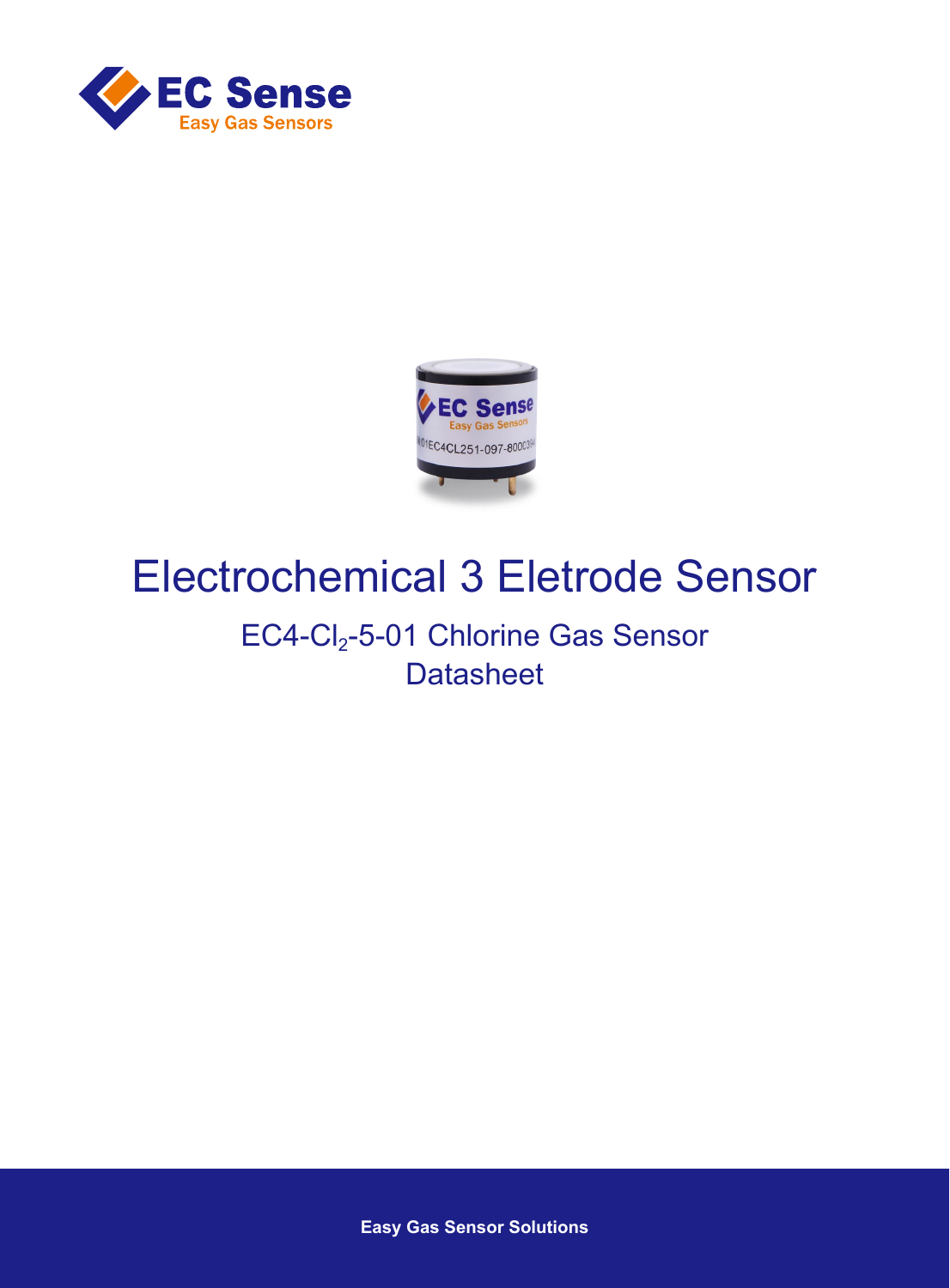

## Easy Gas Sensor **EC4-Cl<sub>2</sub>-5 Chlorine Gas**



## >> Part Number

 $01 - EC4-C1 -5-01$ 

## **XX** Futures

- $\mathbb{F}$ Zero bias
- $\mathbb{Q}$ High sensitivity
- High selectivity  $\mathbb{Q}$
- Excellent sensitivity at low temperatures  $\mathbb{Q}$
- $\mathbb{F}$ Stable zeropoint
- Water based electrolyte
- $\mathbb{Q}$ Double sealed housing for advanced leakage protection

## **XX** Typical Applications

- **Leakage Detection**
- TLV-monitoring  $\mathbb{F}$
- General Industry
- Semiconductor Industry
- **Emissions**
- Industrial Safety
- Environmental Monitoring
- Portable and Fixed Point Applications
- GP TLV Monitoring
- Water Treatment, Plants, Swimming, Pools, Chemical  $\mathbb{F}$ Industry



### **X** Technical Specifications

| Performance                  |                                |
|------------------------------|--------------------------------|
| Sensitivity                  | $-650$ nA/ppm $\pm$ 200 nA/ppm |
| Zero Current                 | $+20nA$                        |
| Range                        | $0-5$ ppm                      |
| Maximum Overload             | 10ppm                          |
| Resolution (16Bit ADC)       | $< 0.01$ ppm                   |
| Response Time                | $T_{50}$ < 20s, $T_{90}$ < 60s |
| Repeatability                | 2%                             |
| Lower Detectable Limit (LDL) | $\leq 0.05$ ppm                |
| Linear Range                 | 5 ppm                          |
|                              |                                |

#### **Environment**

| Operating Temperature Range     | $-20$ to $+40^{\circ}$ C  |
|---------------------------------|---------------------------|
| <b>Operating Humidity Range</b> | 15-95 %RH. Non-condensing |
| <b>Operating Pressure Range</b> | 800 to 1200 hPa           |
| Storage Temperature             | 0 to $20^{\circ}$ C       |

#### **Operation**

| <b>Operating Principle</b> | Amperometric   |
|----------------------------|----------------|
| Bias Voltage               | $0 \text{ mV}$ |
| Recommended Load Resistor  | 2200           |
| Warm Up Time               | $<$ 60 s       |

#### **Lifetime**

| Long-Term Drift          | <1%/month |
|--------------------------|-----------|
| <b>Expected Lifetime</b> | 24 months |
| Zero Drift in Clean Air  | $<$ 1 ppm |
| Storage Life             | 6 months  |
| Warranty                 | 12 months |
| <b>Housing</b>           |           |
| Housing Material         | PPO       |
| Weight                   | < 6 g     |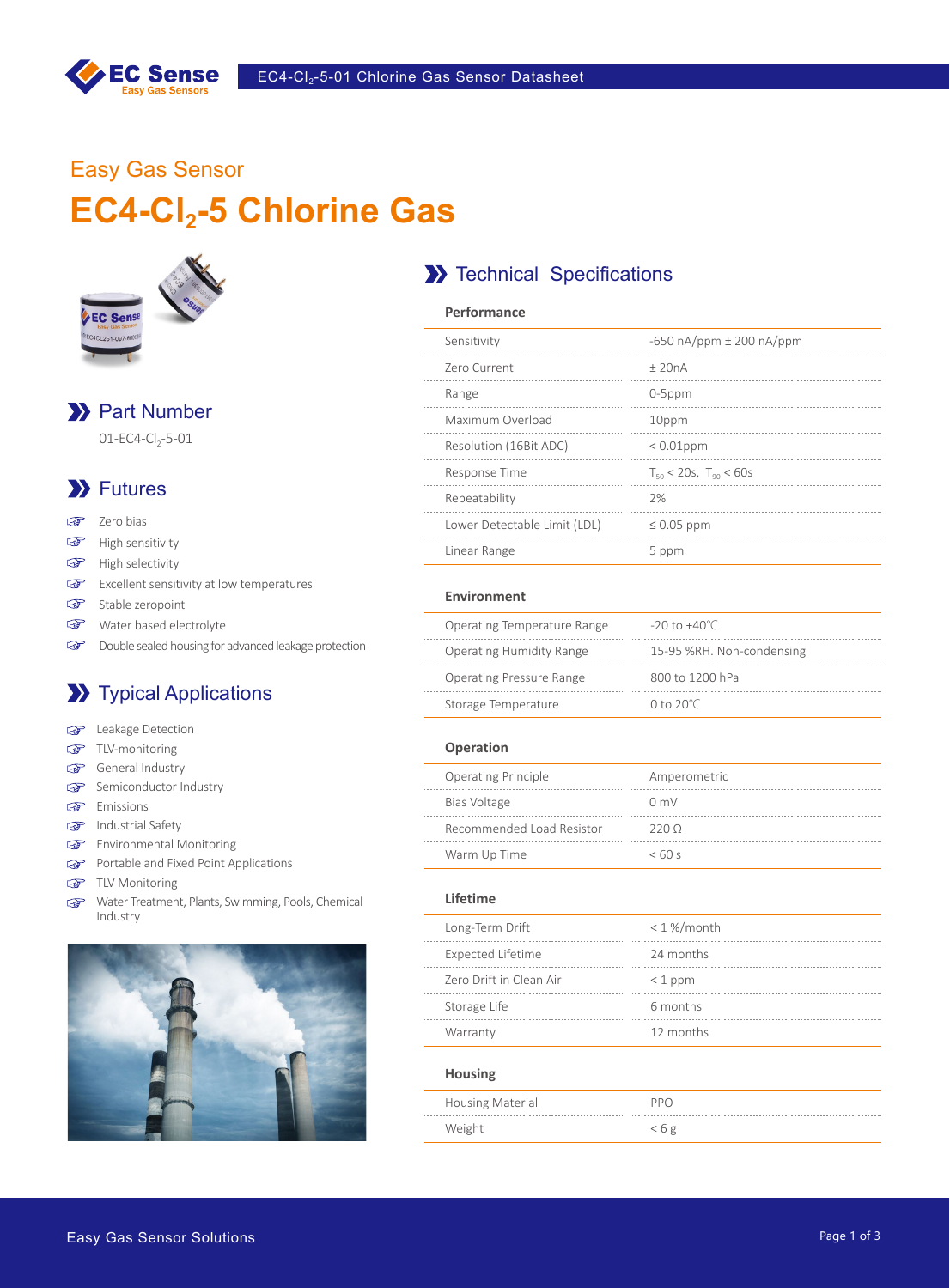

## **Dimensions**



## **XX** Cross Sensitivity

|                   |    | <b>Test Concentration</b> | <b>Sensor Reading</b> |
|-------------------|----|---------------------------|-----------------------|
| Hydrogen Fluoride |    |                           |                       |
| Carbon Monoxide   |    | (10000                    | Dnnm)                 |
| Chlorine Dioxide  |    |                           | 0.5ppm                |
|                   |    | $000$ ppm                 |                       |
| Hydrogen Sulphide |    |                           | :)nnm                 |
| Diborane          |    | 0.6ppm                    |                       |
| Hydrogen Chloride |    |                           |                       |
| Ammonia           | NΗ |                           |                       |
|                   |    |                           |                       |

#### **Note:**

1) The above interference factors may vary due to different sensors and service life, please refer to the actual test results.

2) This table is not complete for all cross gases, other gas please contact with us.

## **XX** Temperature Curve



**Note:** The above parameters are the test results at a temperature of 25°C, a relative humidity of 50%RH and a normal pressure environment. The performance of the sensor is different under different environmental conditions. If you have any questions, please contact us.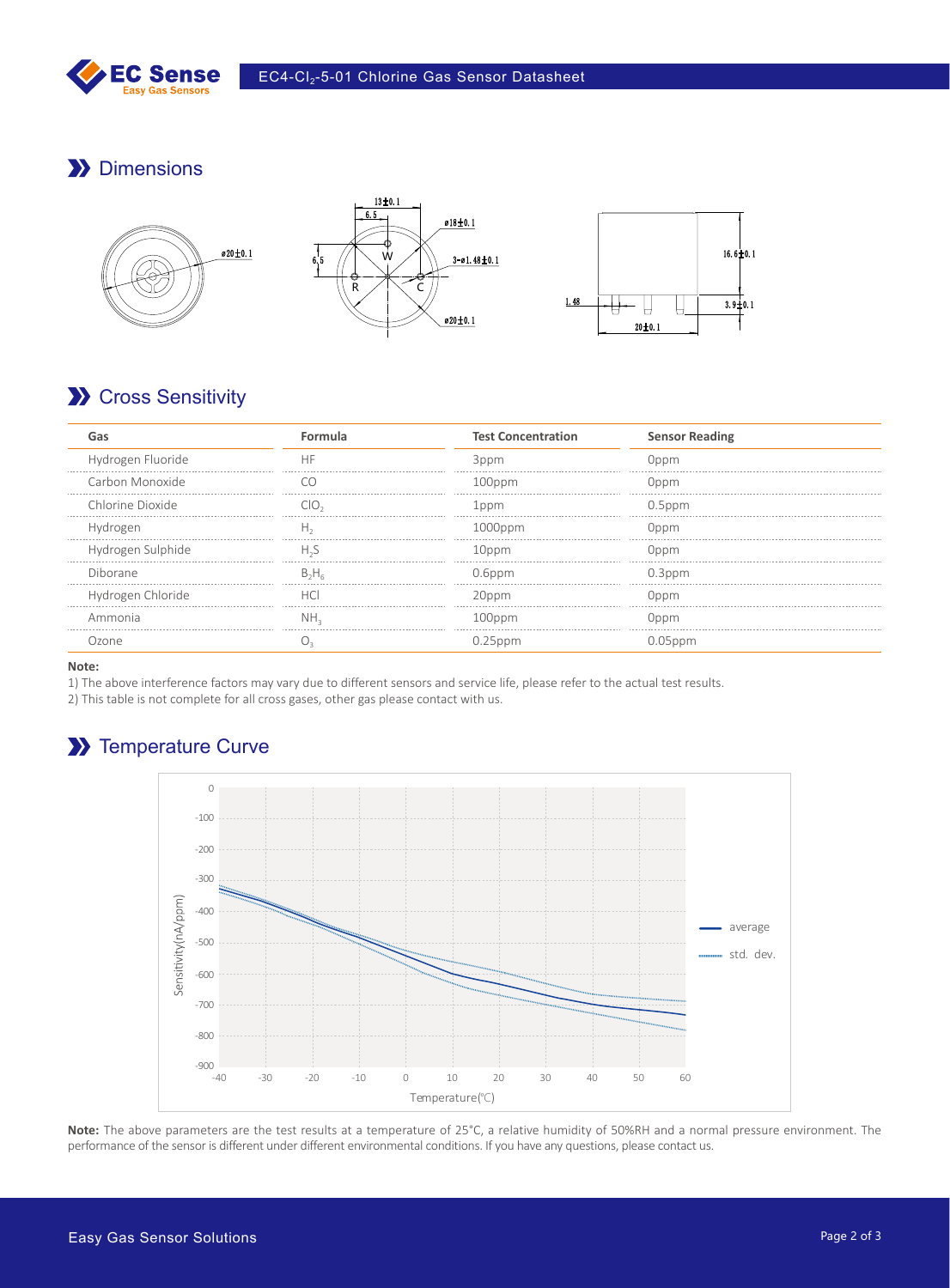

#### **Disclaimer**

The EC Sense performance data stated above is based on data obtained under test conditions using the EC Sense gas distribution system and AQS test software. In the interest of continuous product improvement, EC Sense reserves the right to change design features and specifications without notice. We are not responsible for any loss, injury or damage caused by this. EC Sense assumes no responsibility for any indirect loss, injury or damage resulting from the use of this document, the information contained therein or any omissions or errors herein. This document does not constitute an offer to sell. The data it contains are for informational purposes only and cannot be considered a guarantee. Any use of the given data must be evaluated and determined by the user to comply with federal, state and local laws and regulations. All specifications outlined are subject to change without notice.

### **A** Warning

EC Sense sensors are designed for use in a variety of environmental conditions. However, due to the principles and characteristics of electrochemical sensors and to ensure normal use, users must strictly follow this article during storage, assembly and operation of the module. General-purpose PCB circuit board application methods and illegal applications / violation of the application will not be covered by the warranty. Although our products are highly reliable, we recommend checking the module's response to the target gas prior to utilization to ensure on-site use. At the end of the products service life, please do not discard any electronics in the domestic waste, instead follow the local governments electronic waste recycling regulations for disposal.